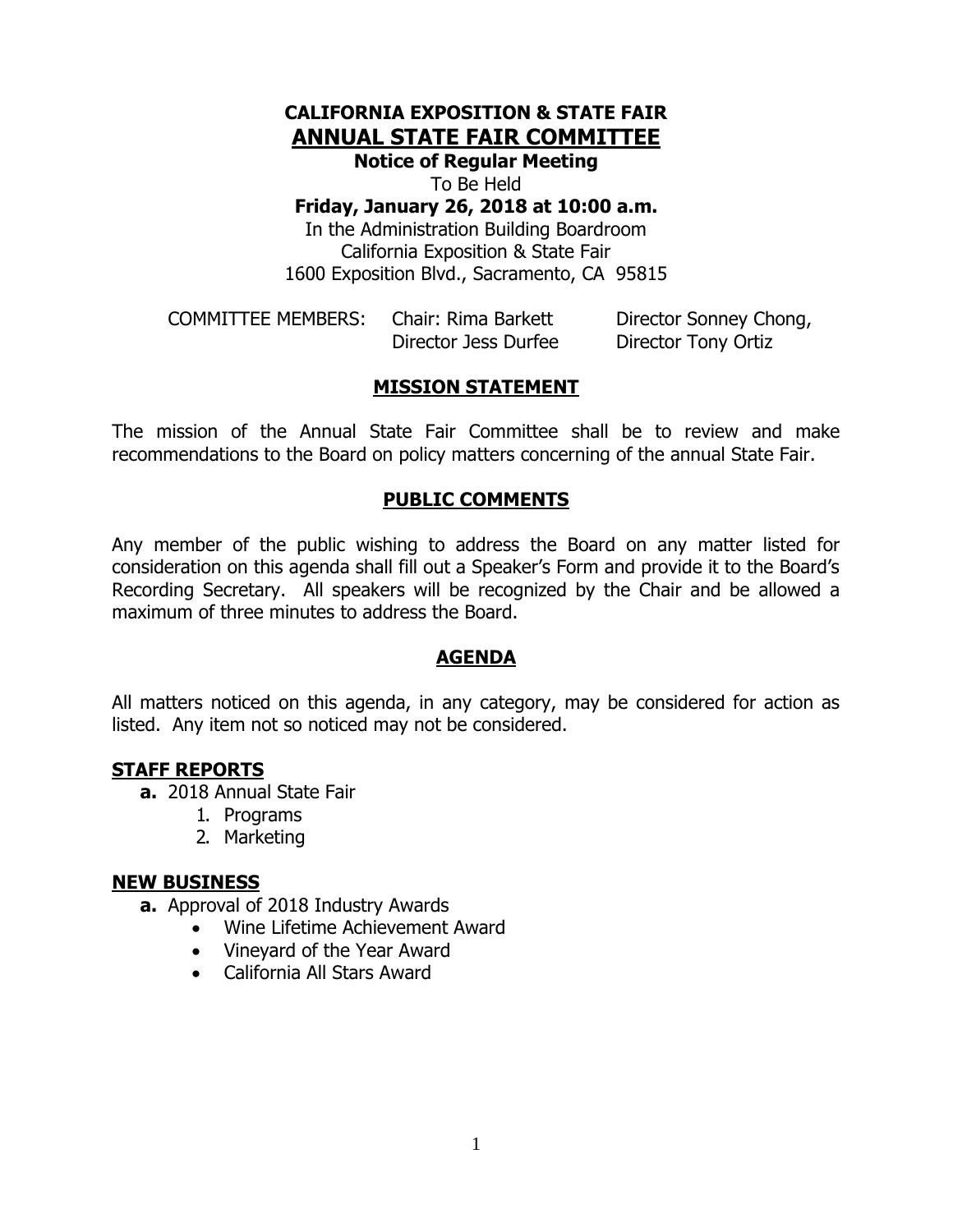# **ADJOURNMENT**

Date of Notice: January 17, 2018

Pursuant to the American with Disabilities Act, individuals who, because of a disability, need special assistance to attend or participate in any Cal Expo Board, Committee or any Advisory meetings, or in connection with other Cal Expo activities, may request assistance at the Cal Expo Administration Building office, 1600 Exposition Boulevard, or by calling 916-263-3247, during normal business hours. Requests should be made one week in advance whenever possible.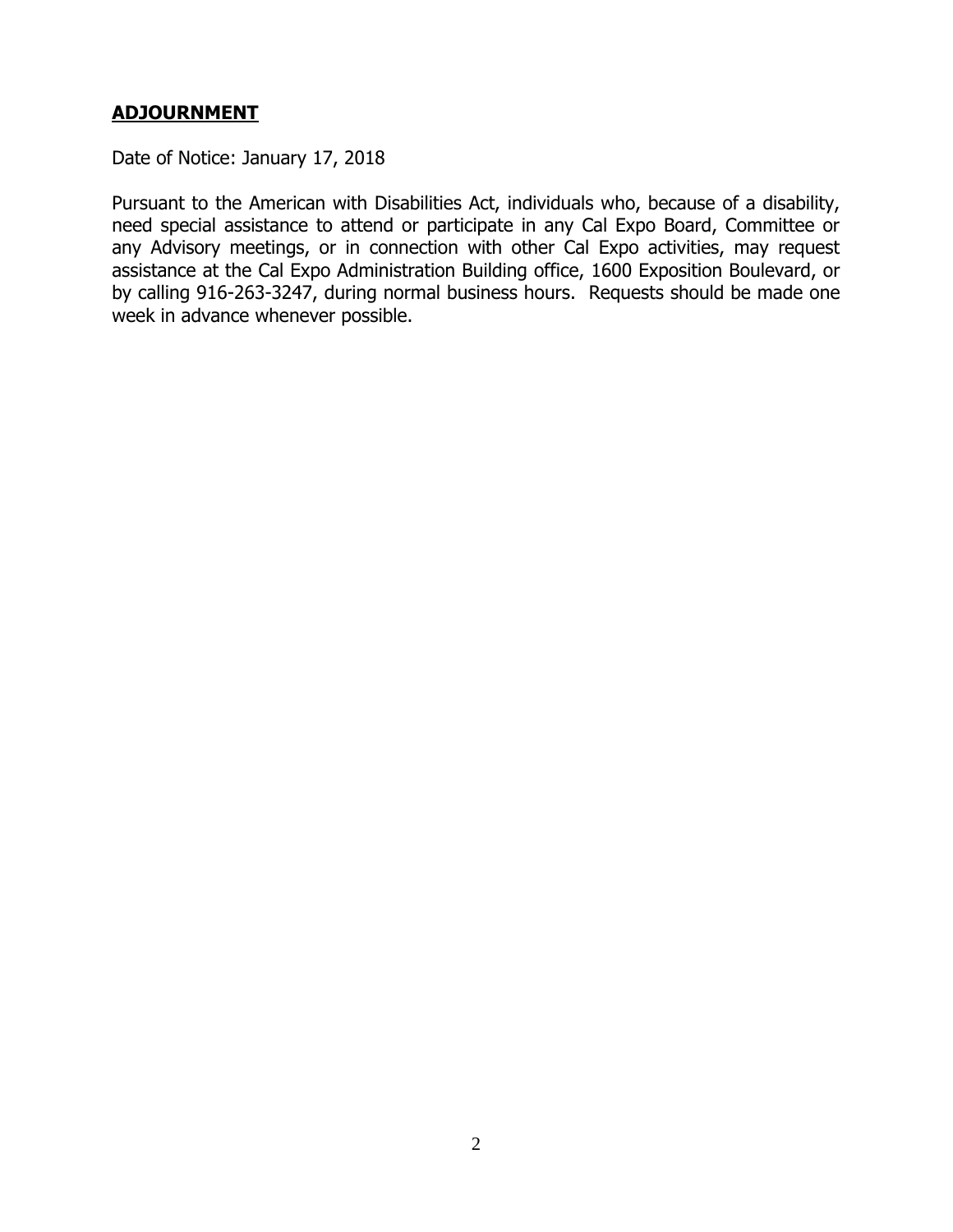# **CALIFORNIA EXPOSITION & STATE FAIR ANNUAL STATE FAIR COMMITTEE**

Committee Meeting Minutes Friday, January 26, 2018 10:00 a.m.

# **MINUTES**

Committee Members Present: Jess Durfee, Chair

Director Sonney Chong Director Rex Hime

Committee Members Not Present **Director Tony Ortiz** 

Staff Present: Chief Executive Officer (CEO) Rick Pickering Chief Deputy General Manager (CDGM) Tom Martinez Deputy General Manager-Administration (DGM) Samantha Brown Deputy General Manager-Business Development (DGM) Margaret Mohr Programs Manager **Rachelle Weir** Rachelle Weir Expo Events Director (AGM) Marcia Shell Recording Secretary **Sue O'Brien** Sue O'Brien

Committee Chair Durfee called the Annual State Fair Committee Meeting to order at 10:02 a.m. Roll call was taken and a quorum was present. Director Ortiz was not present.

# **Staff Reports**

- **a.** 2018 Annual State Fair
	- 1. Programs

Programs Director Weir discussed the grants program and talked about the grants that have been awarded and submitted. Programs Director Weir updated the committee on new and existing programs/exhibits being planned and designed for the 2018 State Fair.

Ag Programs Director Carlson gave an update on commercial competitions that are online and taking entries. He discussed the Gala and Best of California revised program and timing. AG Programs Director Carlson reported on the Equine Competition program, School Tours at the Farm, Sale of Champions and the livestock shows.

2. Marketing

Deputy General Manager Mohr updated the committee on the marketing plans, goals and messages for the 2018 State Fair.

CEO Pickering gave updates on WFA and State Fairs awards, transcontinental railroad and the monorail.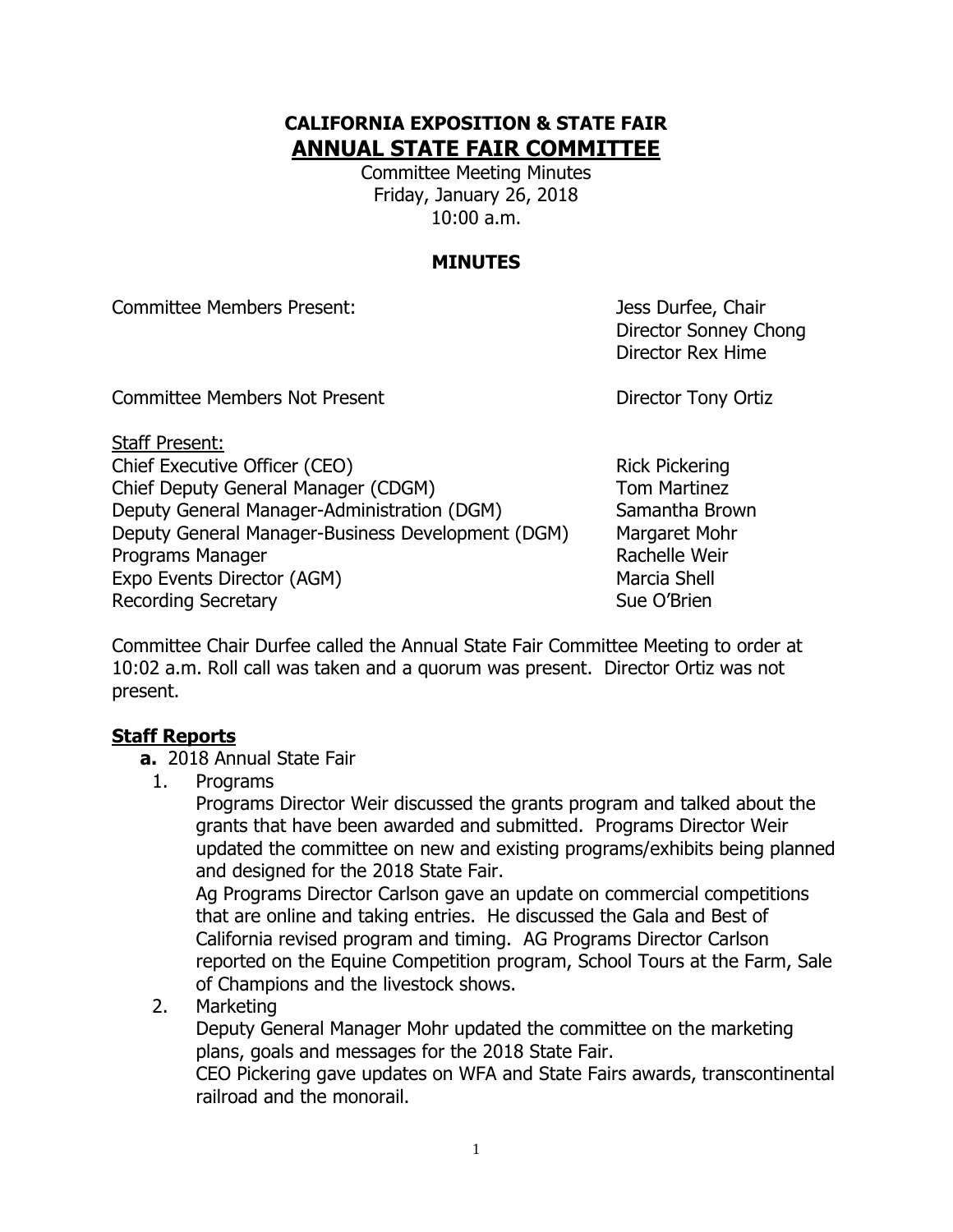### **New Business**

- **a.** Approval of 2018 Industry Awards
	- Wine Lifetime Achievement Award
	- Vineyard of the Year Award
	- California All Stars Award

Ag Programs Manager Carlson reviewed the staff report recommending that Greg Boeger and The Bogle Family be awarded the 2018 Wine Lifetime Achievement Award and Paraiso Vineyard/Smith Family Ranch be awarded the 2018 Vineyard of the Year Award and Professor Kenneth Fugelsang and Dennis Martin, Fetzer Vineyard Winemaker be awarded the 2018 California All Star Awards.

# **Motion:**

It was moved by Director Hime and seconded by Director Chong to accept the committee's recommendations for the Agricultural Industry Awards for 2018 and to recommend approval by the full Board. **All in favor, motion carried unanimously.**

# **ADJOURNMENT**

The Annual State Fair Committee meeting adjourned at 10:57 a.m.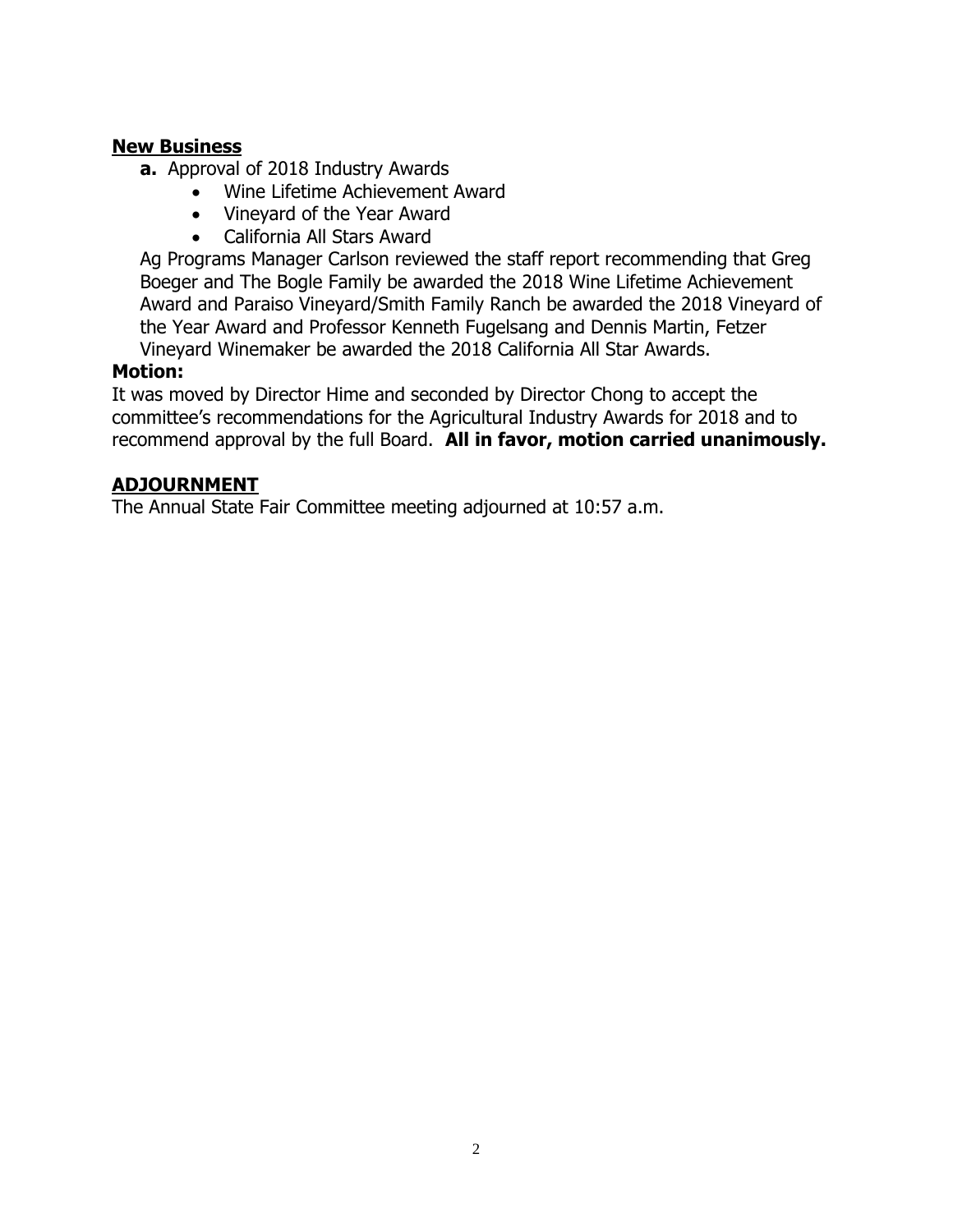**State of California California Exposition & State Fair 1600 Exposition Boulevard Sacramento, CA 95815 Tel: (916) 263-3010 Fax: (916) 263-7903**

# **MEMORANDUM**

**Date:** January 16, 2018

**To:** Board of Directors California Exposition & State Fair

**Via:** Rick K. Pickering, Chief Executive Officer

**From:** Jay Carlson, AG Program Director

**Subject:** Recommendations for Approval of 2018 Wine Industry Awards

### **BACKGROUND**

The California State Fair annually recognizes the accomplishments and service of key individuals or organization though a series of prestigious awards. The recipients below will be publically recognized and honored at the annual Wine Judges Dinner on Tuesday, March 27, 2018. They will also be acknowledged at the Friends of the California State Fair Gala on Thursday, June 21, 2018.

Included here is the process for selection of each award, and background of 2018 award honorees as recommend.

### **AWARDS SUMMARY**

### **Wine Lifetime Achievement Award**

*The Lifetime Achievement Award recognizes a person, family or institutions who are pioneers in the wine industry based on their lifetime contributions to the California wine industry. Each year, the California State Fair Wine Advisory Task Force puts forth recommendations and selects a final honoree through an open meeting process.* 

Wine Advisory Task Force respectively recommends **Greg Boeger and The Bogle Family** as the 2018 Wine Lifetime Achievement Award.

### **Greg Boeger**

Greg and Sue Boeger bought an enchanting gold rush era homestead 1972, and established the first post-Prohibition winery in the El Dorado AVA. Even then, Greg was not a newcomer to the wine industry, having spent a good portion of his youth at his grandfather's Nichelini Winery in Napa, where he developed an intimate knowledge of the craft of grape growing and winemaking. In El Dorado Greg became a pioneer in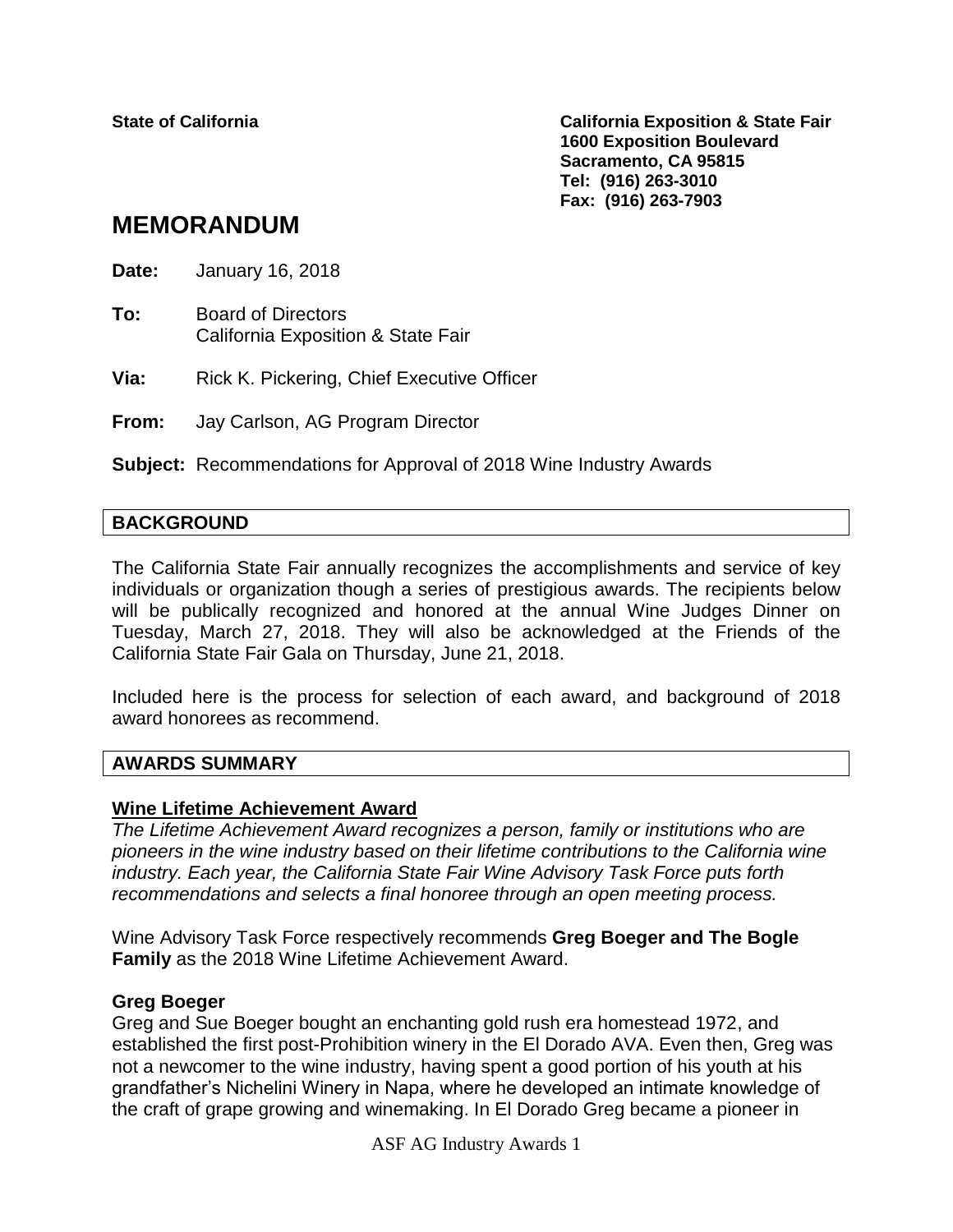experimenting with underdog varietals such as Barbera, Carignane, Refosco, Charbono, and Aglianico, just to name a few of the varietals he produces. Barbera emerged as the winery's golden child early on and has garnered 120 medals for this one varietal, including multiple "Best Barbera of California" and "Best Barbera of the Sierra Foothills" at the CA State Fair. Boeger continues to elevate this cult-classic varietal.

For his steadfast elevation of El Dorado wines and his pioneering spirit working with dozens of wine grape varieties, the CA State Fair Commercial Wine Competition is pleased to bestow upon Greg Boeger a Lifetime Achievement Award for 2018

# **The Bogle Family**

While the Bogle family farming history in the Delta dates back into the mid 1800's, it wasn't until 1968 that Warren Bogle, Sr. planted the first wine grapes on Merritt Island near Clarksburg. The grapes were sold to other wineries until 1978 when the first Bogle Winery wines were produced. Chris and Patty Bogle focused on making great wines at a great price, a core value that was popular with consumers and sustains the brand to this day. At Chris's untimely death in 1997, Patty summoned the next generation from their nascent careers and made a commitment to press on with their vision. Patty's focus on the fundamentals of the business helped build growth. Today Warren, Jr., his sister Jody Bogle VanDePol, and Brother Ryan oversee an operation that comprises 1600 hundred acres in Clarksburg and Lodi, all of it bearing a certified sustainable seal. Bogle Winery now sells over 2 million cases of wine annually, and their indelible print on the California wine business is known nationally and internationally.

For their focus on farming the land, looking after family and long term employees, and their uncompromising commitment to quality wines at an affordable price, the California State Fair Commercial Wine Competition is pleased to announce that the Bogle Family is a recipient of a Lifetime Achievement Award for 2018.

# **Vineyard of the Year Award**

*The Vineyard of the Year recognizes the California vineyard that consistently, over several growing seasons, produced grapes which have contributed directly to wine of superior quality and marketability within commercial sales systems and among fine wine. Each year, the California State Fair Wine Advisory Task Force puts forth recommendations and selects a final honoree through an open meeting process.*

Wine Advisory Task Force respectively recommends **Paraiso Vineyard** as the 2018 Vineyard of the Year.

# **Paraiso Vineyard/Smith Family Home Ranch**

In 1973 Richard and Claudia Smith pioneered the planting of 300 acres of bench land in what would become the Santa Lucia Highlands AVA in Monterey County. Their prescient choice of varieties consisted of Chardonnay, Pinot Noir and Riesling, all of which became hallmark varieties for the region. Over the years a stellar client list of wineries including Morgan, Francis Ford Coppola, Jackson Family Wines and Hess Collection have garnered numerous high honors for wines made from grapes from this distinctive cool climate vineyard. As the Smith's vertically integrated their operation, this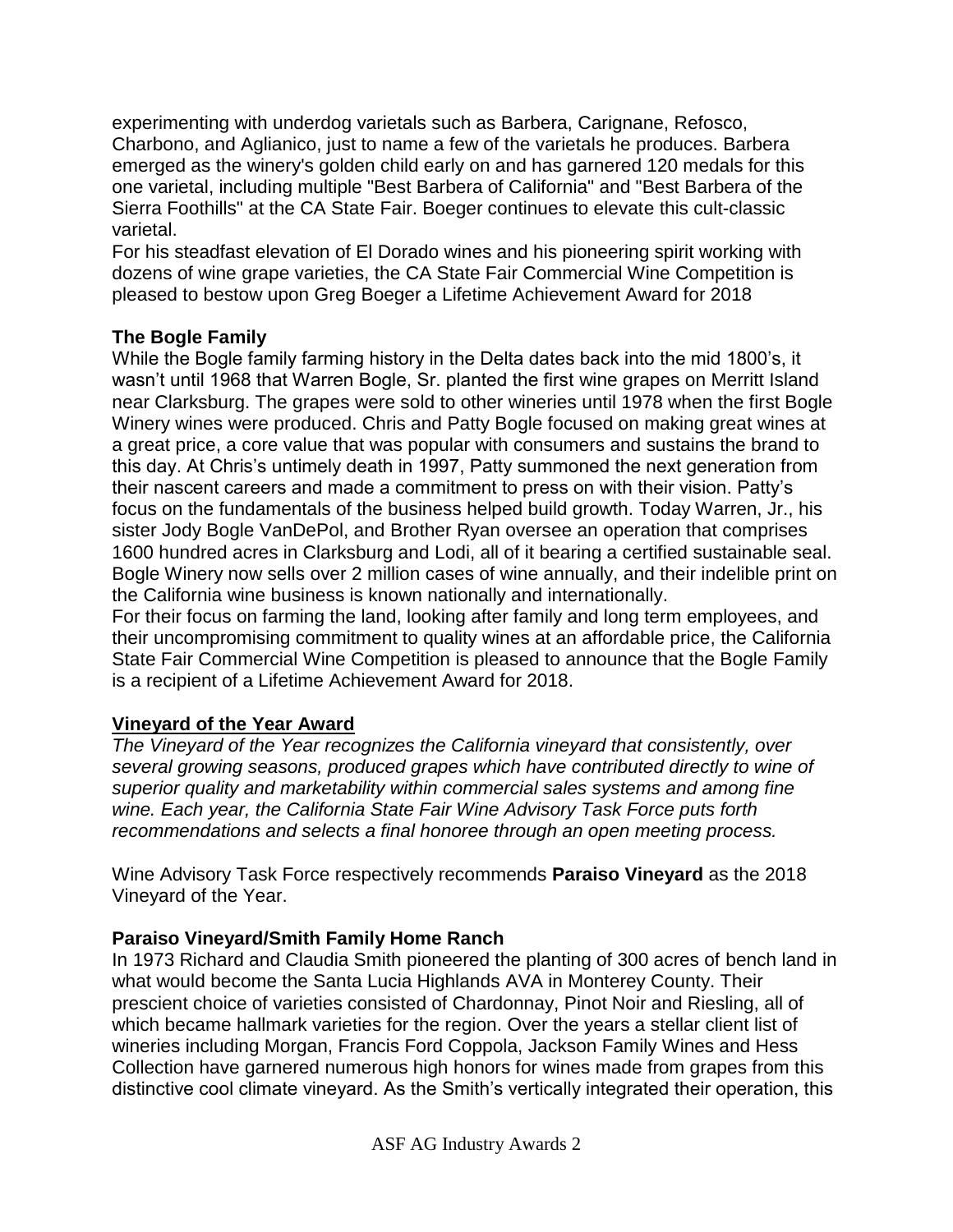vineyard also became the source of the family's wines produced under the Paraiso Springs and Alexander Smith brands, selling up to 15,000 cases annually. Richard was a pioneer and leader in many ways. He was an early adopter of sustainable farming, having his fields among the first Sustainability in Practice (SIP) Certified vineyards in Monterey County. The site features solar power prominently in its operation. Richard was a prime mover in establishing the Santa Lucia Highlands AVA which became official in 1991. He was a well-known leader on many levels, President of the local Farm Bureau, President of the CA Association of Wine Growers, and a charter member of the National Grape and Wine Initiative as well as Wine America. The CA State Fair Wine Competition proudly names the Paraiso Vineyard/Smith Family Home Ranch as their Vineyard of the Year.

# **California All Stars**

*California All Stars - is a posthumous award given in recognition of exemplary service and contributions to innovators, educators and/or leaders in the world of wine, based on their contributions to the California wine industry.*

# **Professor Kenneth Fugelsang 1946-2017**

Ken Fugelsang was a graduate of Fresno State (bachelor's in 1969 and masters in 1972, both in biology). Mr. Fugelsang joined the enology faculty in 1971, serving in the department for 40 years. Under his leadership the Fresno State University Winery became the first in the nation on a college campus in 1997. He and his student winemakers – in partnership with many Valley grower partners – won state, national and international acclaim with more than 600 wine competition awards. His legacy extends even further with an estimated 500 students who learned their craft under his tutelage and went on to become winemakers in their own right.

For Mr. Fugelsang's retirement celebration in 2012, G.M. "Pooch" Pucilowski, former Chief Judge and consultant to the California State Fair Commercial Wine Competition and close friend, said "Professor Fugelsang and Fresno State should be hailed by the California wine industry — and probably the wine industry of the world — for producing world-class winemakers who are now making world class wines."

Professor Fugelsang was a fixture at the State Fair Wine Competition for decades, being a popular panel member for many judges who sought to improve their wine knowledge at his side.

# **Dennis Martin, Fetzer Vineyards Winemaker 1948-2017**

Dennis Martin grew up in the Central Valley, studied agriculture, enology and food science at Fresno State, and held wine-industry jobs in the valley before wine master Paul Dolan made him his assistant in 1985. Martin's career at the giant Fetzer Winery ultimately spanned 30 years as wine master under ownership by the Brown-Forman Company, and later after its acquisition by Chile's Concha Y Toro in 2011. While Martin directed the making of large-volume wines such as Sundial Chardonnay,

where the grapes were sourced from all over California, he also was a trail blazer with the creation of Fetzer's Bonterra organic wines, as well as smaller production labels including Sanctuary Estates and Jekel Vineyards.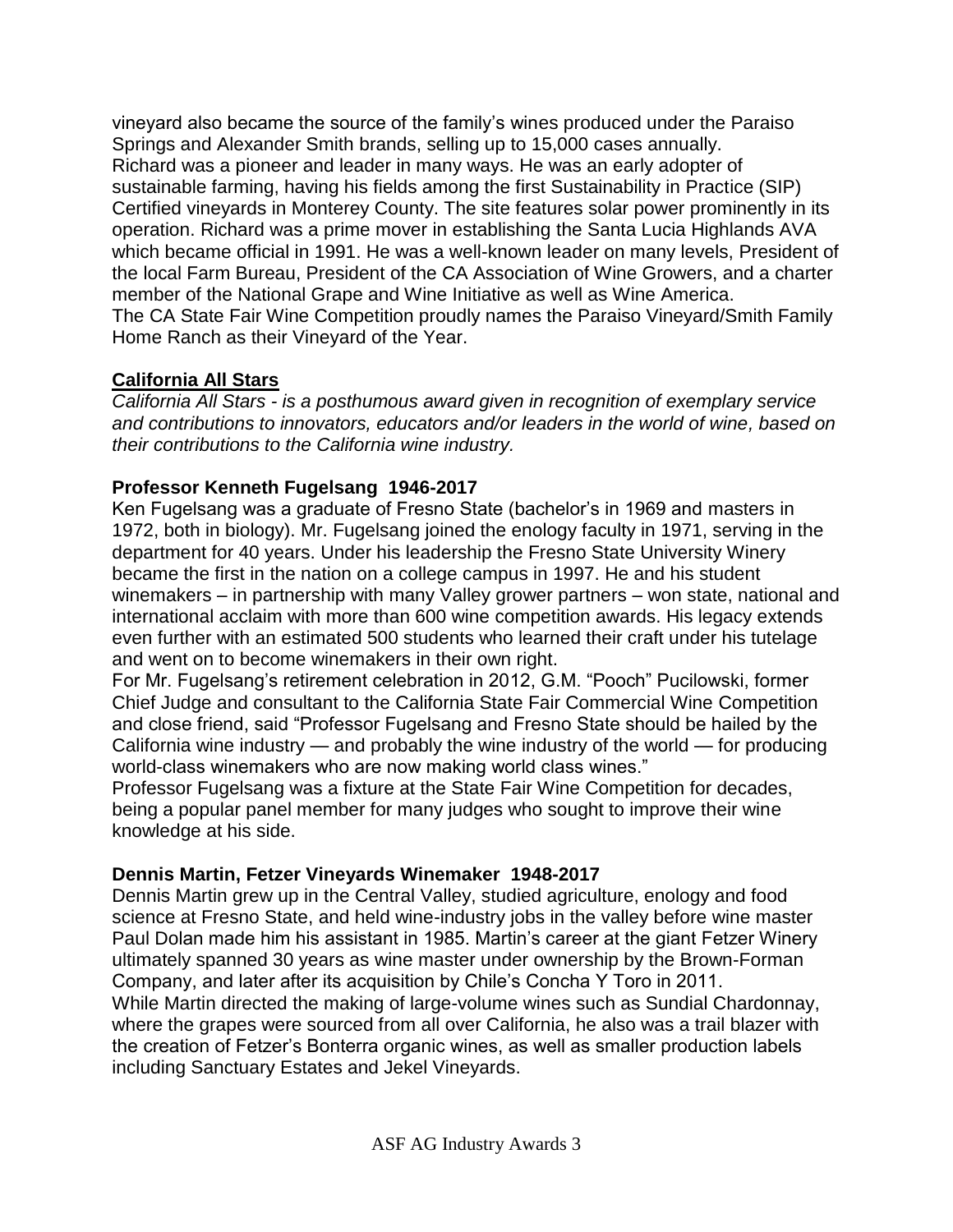Martin's reputation as "the best palate in Wine Country" made him a highly sought after wine judge at dozens of wine competitions in California and around the nation. Martin was distinguished as well by his eagerness to mentor newcomers to the judging table, a role he fulfilled in his many years at the California State Fair Commercial Wine Competition.

# **RECOMMENDATIONS**

Agricultural Advisory Council and Staff respectfully request the Board approve the following awards:

- I. Accept the Wine Advisory Task Force's recommendation to honor **Greg Boeger and The Bogle Family** with the 2018 Lifetime Achievement Award.
- II. Accept the Wine Advisory Task Force's recommendation to honor **Paraiso Springs Vineyard** with the 2018 Vineyard of the Year Award.
- III. Accept the Wine Advisory Task Force's recommendation to honor **Ken Fugelsang and Dennis Martin** with the 2018 California All Stars Award.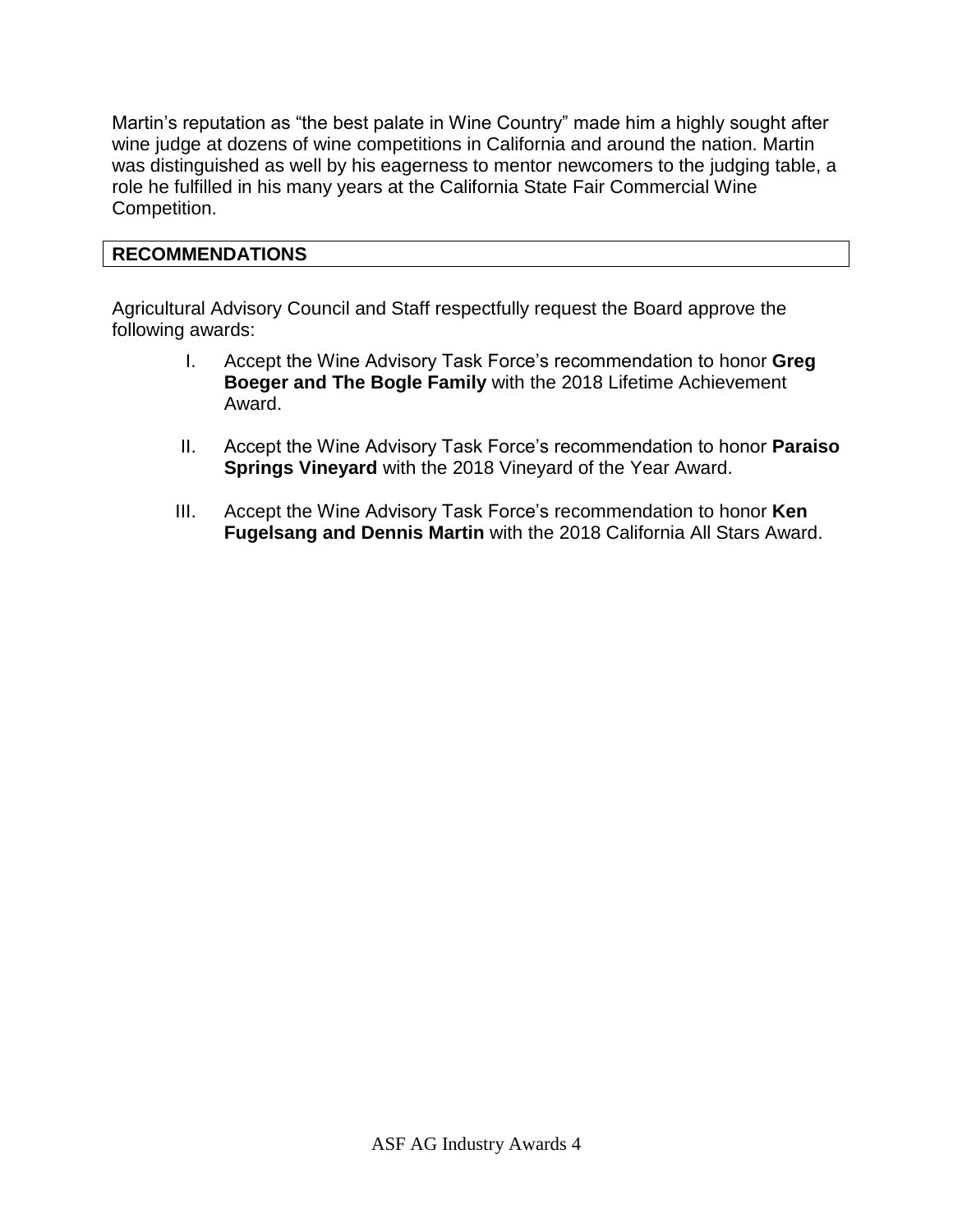**State of California California Exposition & State Fair 1600 Exposition Boulevard Sacramento, CA 95815**

# **MEMORANDUM**

**Date:** January 19, 2018

**To:** Annual State Fair Committee

**Via:** Rick K. Pickering, Chief Executive Officer

**From:** Samantha Brown, Deputy General Manager Administration

### **Subject: Review of Advance Sale Discount Ticket Prices - 2018 State Fair**

### **Current Status**

**Regular Admissions (Walk Up Day of Fair):** Following 10 years of no increases in Admission prices, on December  $8<sup>th</sup>$ , 2017 the Board adopted the 2018 Budget which included a \$2.00 increase in the State Fair Regular Admissions (walk up day of Fair) ticket prices for Adult, Child and Senior. These full price single ticket purchases accounted for 55% of the total paid attendance in 2017. By comparison, in a 10 year period from 2007 to 2017, the Average US Domestic Movie Theater Ticket price increased by 30%.

Regular Full Price Admission Tickets Sold After the Fair Starts (Walk Up Day of Fair)

|        |      | 2017         |             | 2018 Estimate |              |             |  |
|--------|------|--------------|-------------|---------------|--------------|-------------|--|
|        |      | # Tickets    |             |               | #Tickets     |             |  |
| Adult  | \$12 | 220444       | \$2,645,328 | \$14          | 211626       | \$2,962,767 |  |
| Child  | \$8  | 40174        | \$321,392   | \$10          | 38567        | \$385,670   |  |
| Senior | \$10 | 22478        | \$224,780   | \$12          | 21579        | \$258,947   |  |
|        |      | <b>TOTAL</b> | \$3,191,500 |               | <b>TOTAL</b> | \$3,607,384 |  |

(The number of tickets in 2018 includes an estimated 4% reduction tied to the price increase.)

**Advance Sale Discount Packages:** As adopted, the 2018 Budget also included an increase in Advance Sale Discount Packages, such as the Family Pack, Costco Pack and Season Pass. This \$5 to \$6 increase per Advanced Sale Discount Package helped to maintain roughly the same percentage discount as in prior years for Advance Sale Discount Packages. Advance Sale Discount Package tickets accounted for 14% of the total paid attendance in 2017. Note that each ticket in an Advanced Sale Discount Package did not increase by \$2, but the Package itself increased by \$5 to \$6. The following chart outlines the Advance Sale Discount Packages that were part of the adopted 2018 Budget.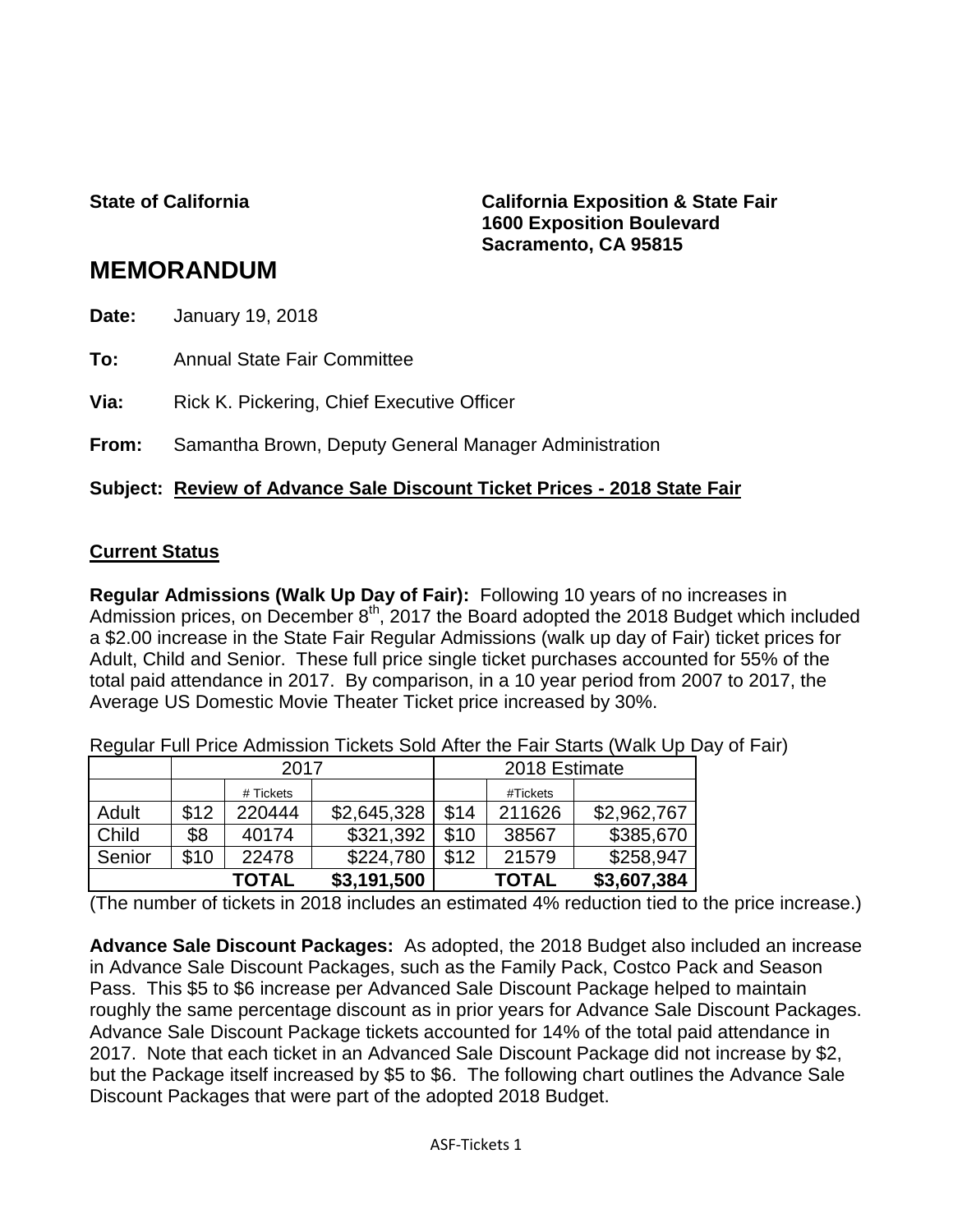|                                                      | Total for 2017 |                 |                | <b>Estimates</b> |                        |                              |                |                     |
|------------------------------------------------------|----------------|-----------------|----------------|------------------|------------------------|------------------------------|----------------|---------------------|
|                                                      | 2017           |                 |                | 2018             |                        |                              |                |                     |
|                                                      | Advance        | %               | <b>Tickets</b> |                  | Advance                | %                            | <b>Tickets</b> |                     |
|                                                      | Price          | <b>Discount</b> | Sold           | Amount           | Price                  | <b>Discount</b>              | Sold           | Amount              |
| <b>ADVANCE BOX OFFICE SALES</b>                      |                |                 |                |                  |                        |                              |                |                     |
| Adult                                                | \$10.00        | 16.7%           | 6,653          | \$66,530.00      | \$10.00                | 14.3%                        | 6,653          | \$66,530.00         |
| Child                                                | \$6.00         | 25.0%           | 373            | \$2,238.00       | \$6.00                 | 20.0%                        | 373            | \$2,238.00          |
| Senior                                               | \$8.00         | 20.0%           | 239            | \$1,912.00       | \$8.00                 | 16.7%                        | 239            | \$1,912.00          |
| Family Pack (4 Admissions, 4 Monorail Rides, 1 Parki | \$44.99        | 45.8%           | 1,038          | \$46,699.62      | \$49.99                | 45.1%                        | 1,038          | \$51,889.62         |
| Season Pass                                          | \$29.99        | 58.3%           | 643            | \$19,283.57      | \$35.99                | 57.1%                        | 643            | \$23,141.57         |
| <b>Blue Ribbon Season Pass</b>                       | \$39.99        | 44.4%           | 244            | \$9,757.56       | \$45.99                | 45.2%                        | 244            | \$11,221.56         |
| TOTAL ADVANCE BOX OFFICE SALES                       |                |                 | 9,190          | \$146,420.75     |                        |                              | 9,190          | \$156,932.75        |
| <b>ADVANCE CORPORATE PROGRAM SALES</b>               |                |                 |                |                  |                        |                              |                |                     |
| Adult                                                | \$10.00        | 16.7%           | 1,783          | \$17,830.00      | \$10.00                | 14.3%                        | 1,783          | \$17,830.00         |
| Child                                                | \$6.00         | 25.0%           | 622            | \$3,732.00       | \$6.00                 | 20.0%                        | 622            | \$3,732.00          |
| Senior                                               | \$8.00         | 20.0%           | 370            | \$2,960.00       | \$8.00                 | 16.7%                        | 370            | \$2,960.00          |
| Family Pack (4 Admissions, 4 Monorail Rides, 1 Parki | \$44.99        | 45.8%           | 4,140          | \$186,258.60     | \$49.99                | 45.1%                        | 4,140          | \$206,958.60        |
| <b>Season Pass</b>                                   | \$29.99        | 58.3%           | 279            | \$8,367.21       | \$35.99                | 57.1%                        | 279            | \$10,041.21         |
| <b>Blue Ribbon Season Pass</b>                       | \$39.99        | 44.4%           | 76             | \$3,039.24       | \$45.99                | 45.2%                        | 76             | \$3,495.24          |
| TOTAL ADVANCE CORPORATE DAY SALES                    |                |                 | 7,270          | \$222,187.05     |                        |                              | 7,270          | \$245,017.05        |
| <b>ADVANCE ONLINE SALES</b>                          |                |                 |                |                  |                        |                              |                |                     |
| Adult                                                | \$10.00        | 16.7%           | 2,790          | \$27,900.00      | \$10.00                | 14.3%                        | 2,790          | \$27,900.00         |
| Child                                                | \$6.00         | 25.0%           | 1,253          | \$7,518.00       | \$6.00                 | 20.0%                        | 1,253          | \$7,518.00          |
| Senior                                               | \$8.00         | 20.0%           | 863            | \$6,904.00       | \$8.00                 | 16.7%                        | 863            | \$6,904.00          |
| Family Pack (4 Admissions, 4 Monorail Rides, 1 Parki | \$44.99        | 45.8%           | 3,920          | \$176,360.80     | \$49.99                | 45.1%                        | 3,920          | \$195,960.80        |
| <b>Adult Season Pass</b>                             | \$29.99        | 58.3%           | 1,086          | \$32,569.14      | \$35.99                | 57.1%                        | 1,086          | \$39,085.14         |
| <b>Blue Ribbon Season Pass</b>                       | \$39.99        | 44.4%           | 422            | \$16,875.78      | \$45.99                | 45.2%                        | 422            | \$19,407.78         |
| <b>TOTAL ADVANCE ONLINE SALES</b>                    |                |                 | 10,334         | \$268,127.72     |                        |                              |                | 10,334 \$296,775.72 |
| <b>ADVANCE OUTLET SALES</b>                          |                |                 |                |                  |                        |                              |                |                     |
| Groupon Package for 1 (Advance)                      | \$12.00        | 45.0%           | 301            | \$3,612.00       |                        | These deals are currently in |                |                     |
| Groupon Package for 2 (Advance)                      | \$19.00        | 51.0%           | 4,869          | \$92,511.00      | negotiations for 2018. |                              |                |                     |
| Groupon Package for 1                                | \$14.00        | 36.0%           | 1,006          | \$14,084.00      |                        |                              |                |                     |
| Groupon Package for 2                                | \$22.00        | 44.0%           | 9,868          | \$217,096.00     |                        |                              |                |                     |
| Costco (2 Admissions, \$10 Food, 1 Parking)          | \$29.99        | 38.8%           | 9,235          | \$276,957.65     |                        |                              |                |                     |
| <b>TOTAL ADVANCE OUTLET SALES</b>                    |                |                 | 25,279         | \$604,260.65     |                        |                              |                |                     |
| PRE SALE SINGLE ADVANCE TICKETS                      |                |                 |                |                  |                        |                              |                |                     |
| <b>Adult</b>                                         |                |                 | 11,226         | \$112,260.00     |                        |                              |                | 11,226 \$112,260.00 |
| <b>Child</b>                                         |                |                 | 2,248          | \$13,488.00      |                        |                              | 2,248          | \$13,488.00         |
| <b>Senior</b>                                        |                |                 | 1,472          | \$11,776.00      |                        |                              | 1,472          | \$11,776.00         |

# **Discussion Item**

As outlined above, the adopted 2018 Budget did not increase Advance Sale Single Day tickets for Adult, Child and Senior, as Advance Sale Single Day ticket purchases last year account for 3% of the total paid attendance. However based upon the sentiments expressed by the majority of the Board at its December 8, 2017 Meeting, and the directive by the Board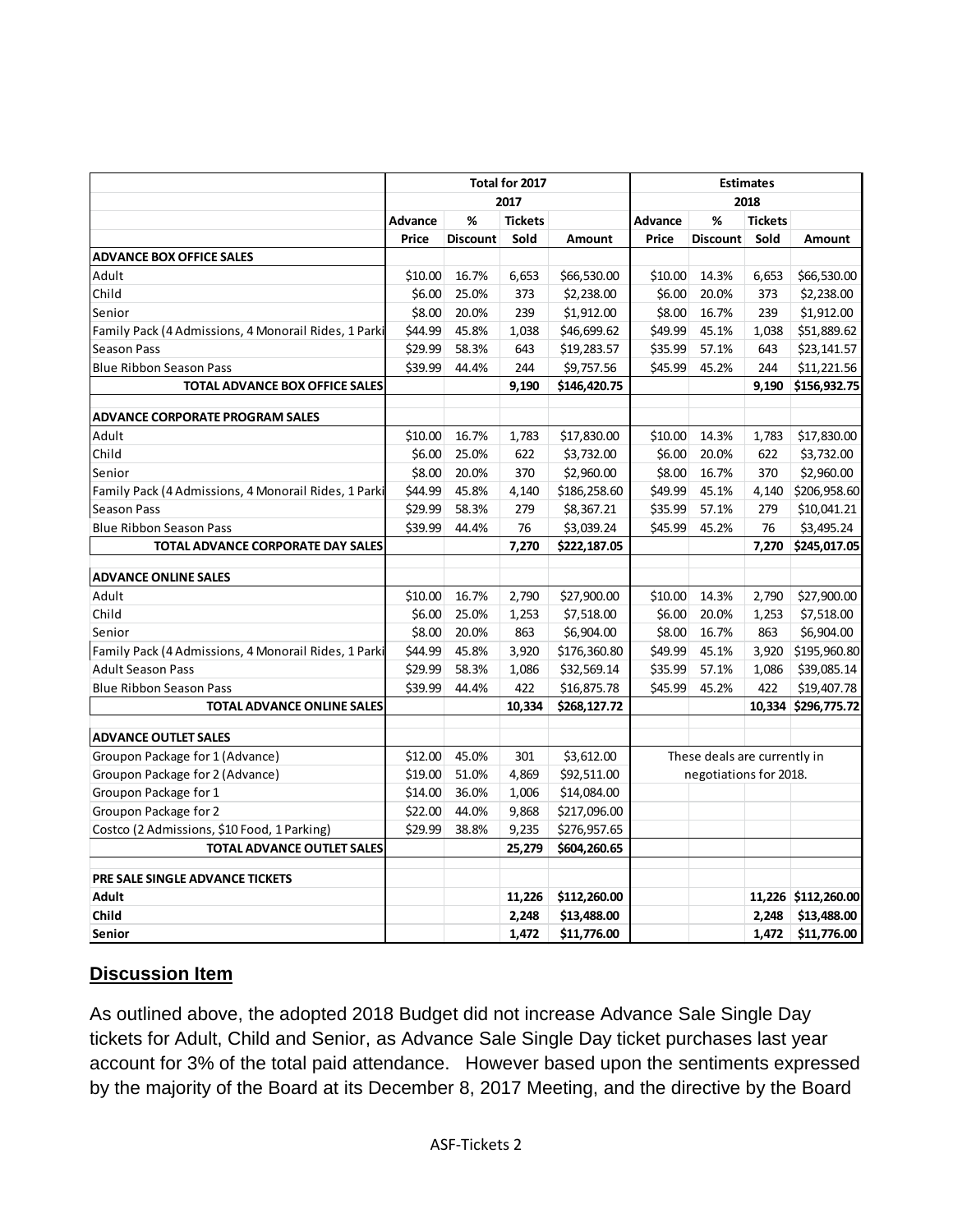to identify more revenues, Staff is now moving forward with increasing Advance Sale Single Day tickets by \$2 each (Adult to \$12, Child to \$8 and Senior \$10.) This increase to Advance Sale Single Day tickets would still provide a 15% to 20% discount compared to the price of a Regular Admission ticket. Based upon the 14,946 tickets sold in this category last year, it is estimated that this \$2 increase could add an additional \$29,892 in revenue to the 2018 Budget.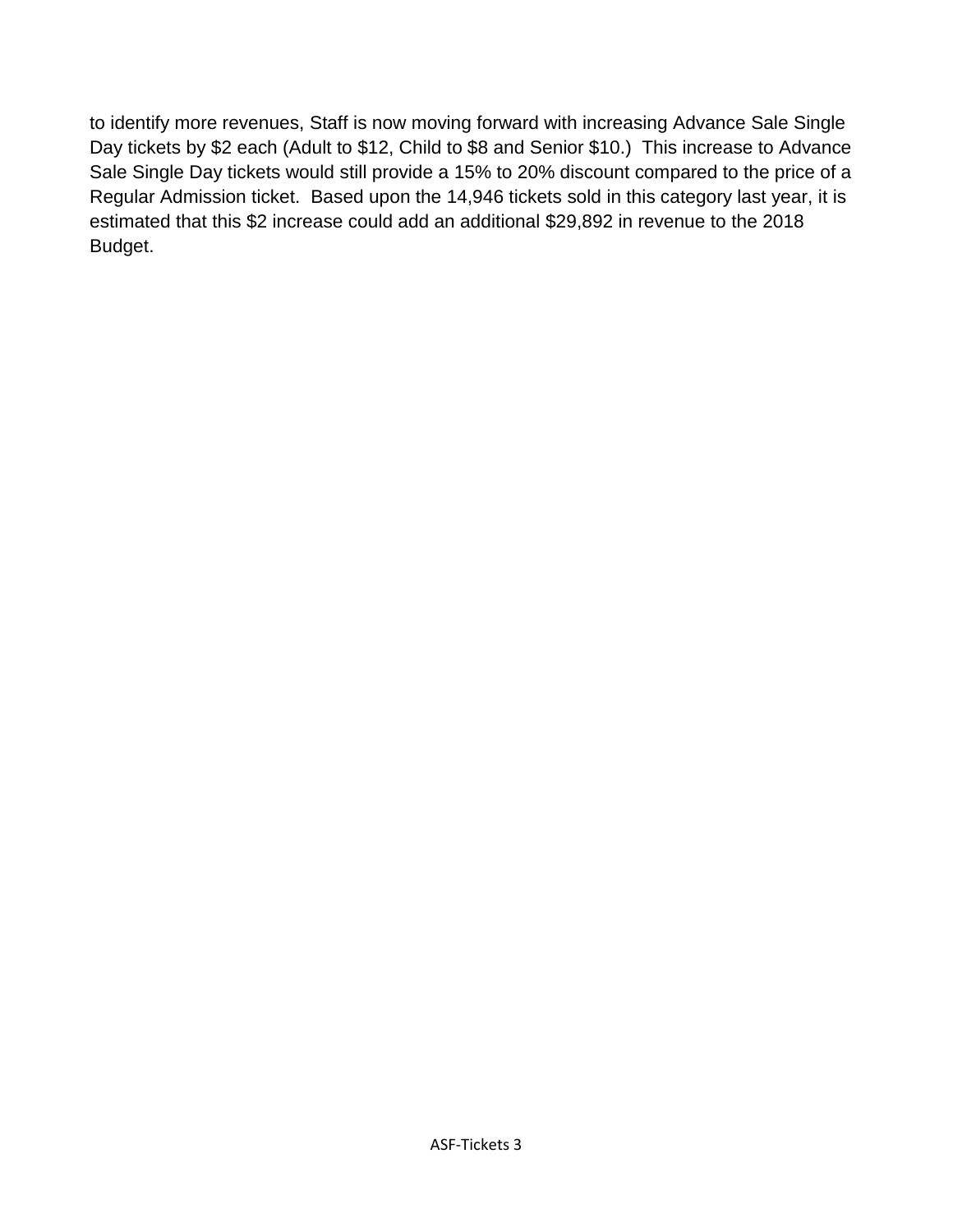State of California California Exposition & State Fair 1600 Exposition Boulevard Sacramento, CA 95815 Tel: (916) 263-3619 E-mail: MMohr@calexpo.com

# **MEMORANDUM**

**Date:**

| To:      | <b>Board of Directors</b><br>California Exposition & State Fair        |  |  |  |
|----------|------------------------------------------------------------------------|--|--|--|
| Via:     | Rick K. Pickering, Chief Executive Officer                             |  |  |  |
| From:    | Margaret Mohr, Deputy General Manager Business Development & Marketing |  |  |  |
| Subject: | <b>Marketing Report</b>                                                |  |  |  |

#### **OVERALL**

The marketing team and State Fair Staff are excited to receive the Best of Show Award for three years in a row and Judges Creative Award for the first time at IAFE in November. In addition to Cal Expo's success at IAFE, we received many first, seconds and third place awards at WFA, including our first Achievement Award for our Digital Marketing Campaign.

In December, we began work on upgrading our website facilities page and calendar of events. We are in the process of producing a new Cal Expo Facilities Brochure, which will provide pictures of our buildings and rental venues for potential new event planners due to the renovation of the Sacramento Community Center. We plan to have the site updated and brochure posted on our web-site by the end of January.

We launched a more current, user friendly and data rich email marketing platform in December. EMMA provides us easy data on users, social shares, open rates and engagement. One of our goals for 2018 is to continue to grow our email database and EMMA will provide us a better opportunity to sign up new users from our website.

Marketing is working with Visit Sacramento to increase exposure to schools for our Farm Tours. Visit Sacramento and a school tour operator from LA visited the Farm over the holidays for a tour. We are also in constant communication with Visit Sacramento on anything they may need to help promote Cal Expo for future events.

#### **STATE FAIR PLANNING**

Un/common is working on the new marketing campaign. The marketing team has set goals for this year's fair:

- 1. Increase attendance and advance discount ticket sales.
- 2. Build partnerships throughout the community.
- 3. Advance a PR program with messaging about new activities during the 2018 California State Fair.
- 4. Prepare for "hot" weather.
- 5. Increase sponsorship sales.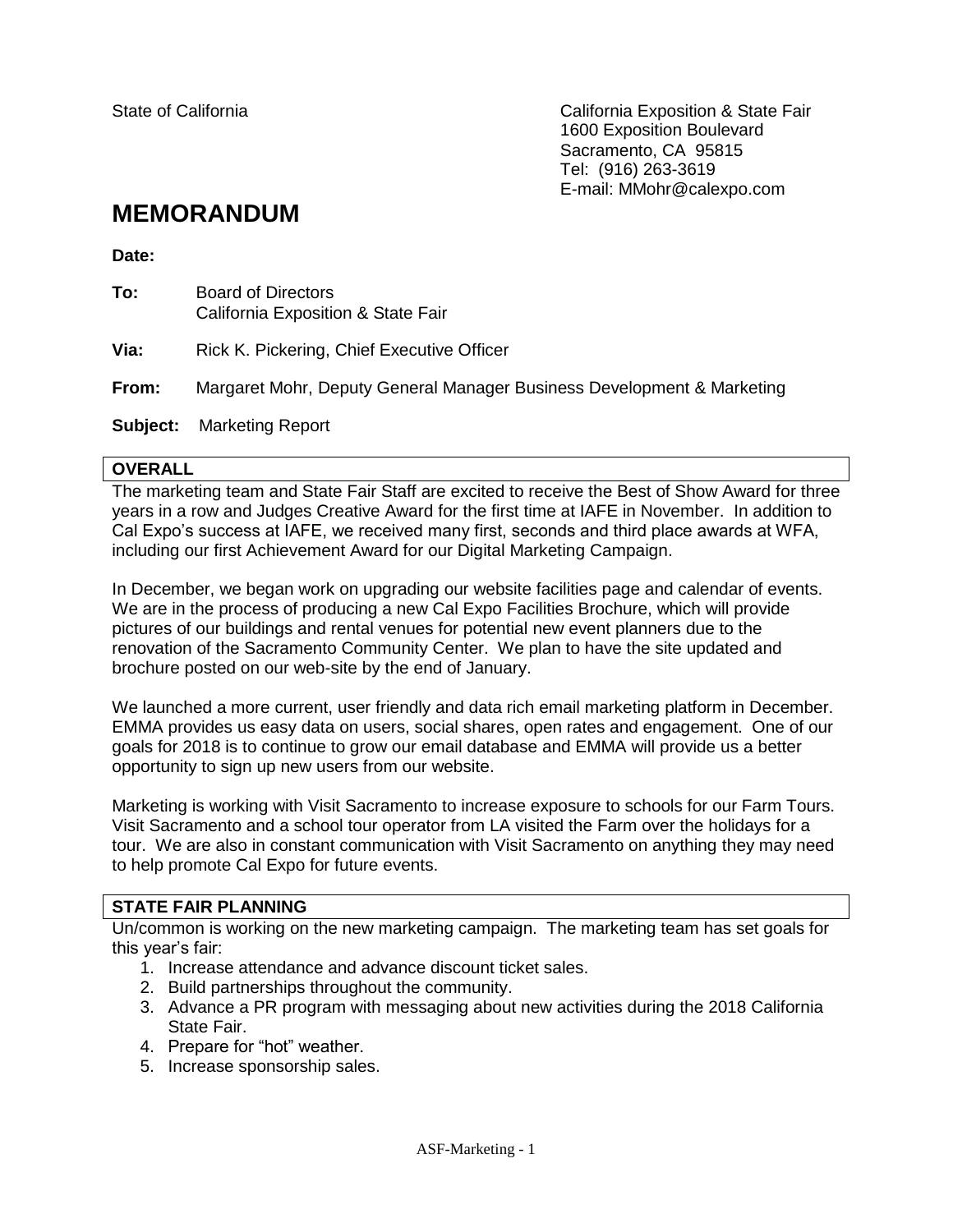The marketing efforts for this year's Competitions have begun and will include press releases, email marketing campaign and social media.

We are also ramping up our renewals for sponsorships, targeting new prospects and setting goals for the Best of California Magazine sales. Marketing, the Sponsorship team and Programs are working hand in hand to identify this year's sponsorship opportunities.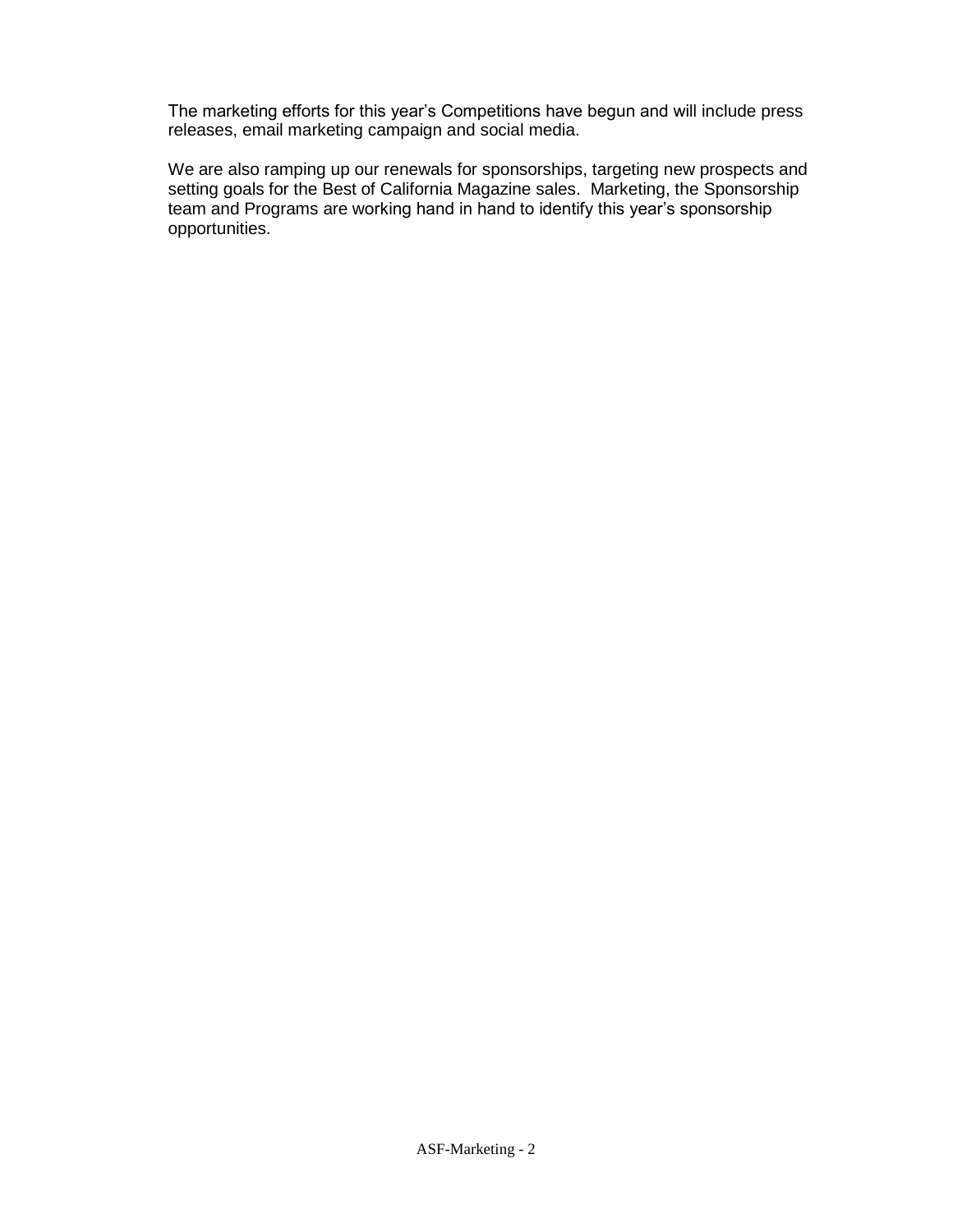State of California California State Fair 1600 Exposition Boulevard Sacramento, CA 95815 Tel: (916) 263-3010 Fax: (916) 263-7903

# **MEMORANDUM**

**Date:** January 10, 2018 **To:** Board of Directors California Exposition & State Fair **Via:** Rick Pickering, General Manager/CEO California Exposition & State Fair **From:** Rachelle Weir- Program Manager Jay Carlson- AG Program Manager

**Subject:** Board Report

# **2018 FAIR PROGRAM UPDATE**

# *California Building*

The California Building focuses on showcasing and celebrating the best of California. The Counties Program, with 22 Counties represented in 2017, is the featured program in building A; in addition the following programs are being developed:

# **NEW**

- "Life's Big Ag-Venture!" will be an exhibit designed to create awareness of careers in Agriculture. California State Fair is a recipient of the California Department of Food and Agriculture 2017 CalAgPlate grant for \$10,000. "Life's Big Ag-Venture!" will be a mobile educational exhibit modeled after the board game "The Game of Life" and will make its début at the 2018 California State Fair. This project encourages interest in agricultural careers and joining Ag associated support organizations (FFA & 4-H). The exhibit will simulate a person's travels through career aspirations in agriculture while providing handson inter-active actives related to agricultural learning experiences, while encouraging participants to join local agricultural organizations upon games end.
- The 2018 California State Fair Champions of Technology Award recipients will be given the opportunity to showcase their winning submissions in Building A/B this year.
- The California Floral Association is excited to participate with a booth and floral design competition this year.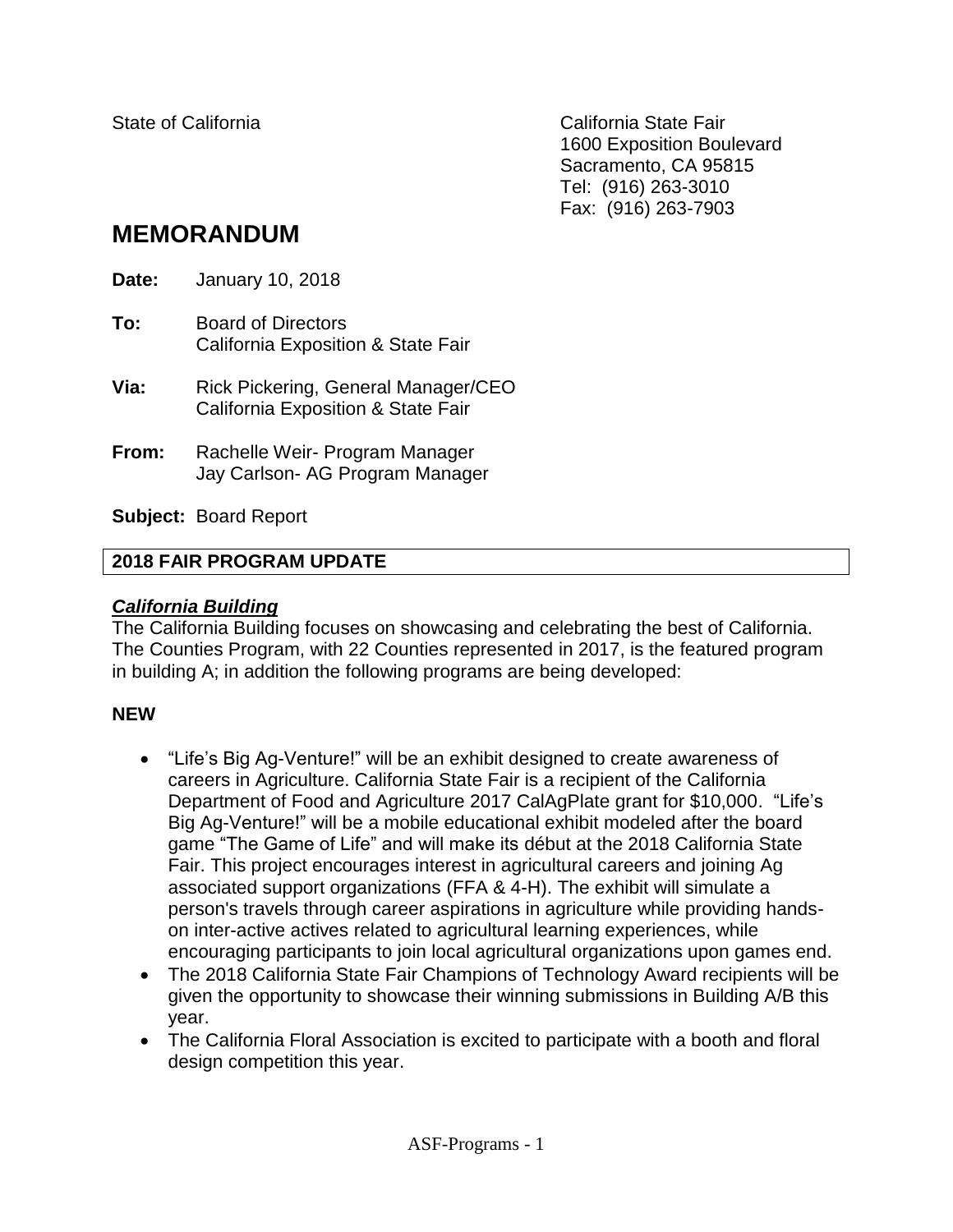We are in early discussions with a foundation who would like to bring an exhibit commemorating the 150th anniversary of the transcontinental railroad to State Fair.

# **RETURNING**

- The California State Fair Kitchen will host "Taste of California" workshops, offering in-depth discussions and tasting opportunities for California Wine and Olive Oil in a classroom setting.
- The California State Fair Kitchen theatre will host a full line up of live cooking demonstrations as well as many competitive events such as: the Post Office Cooking Challenge, MRE Cooking Challenge, High School and 4-H Cooking Challenge**,** Dinner 911! Cooking Challenge and the Professional Chef Cooking Challenge.

# *Expo Center*

• Building 1

**Quiet Events**: Interactive dancing activity with dj's creating a music club environment.

• Building 2

**Whale Tale Exhibit**: Returning in 2018 to educate fair patrons about preserving our oceans. The exhibit received a grant from the California Coastal Commission.

• Building 3

We are in discussions with **California State Parks** to create an interactive exhibit featuring parks.

• Building 4

# **Photography**

• Building 5

**Student Showcase:** A showcase of student talent representing California youth 5 -19 years of age competing in fine arts, photography, crafts, technology, natural science, mechanical science and clothing divisions.

• Building 6

# **Fur and Feathers**

• Building 7

**California Fine Art**: California's best artists competing for top awards.

• Building 8

**California Crafts:** A competition and showcase of California's best handmade clothing, textiles, quilts, crafts and handcrafts such as woodworking and ceramics.

# *Floriculture Tent*

The Farm to Glass exhibit will be returning to the Floriculture tent near the Wine Garden and wine slushy bar. This will be an educational exhibit on the agricultural products used in producing California wine, beer and distilled spirits.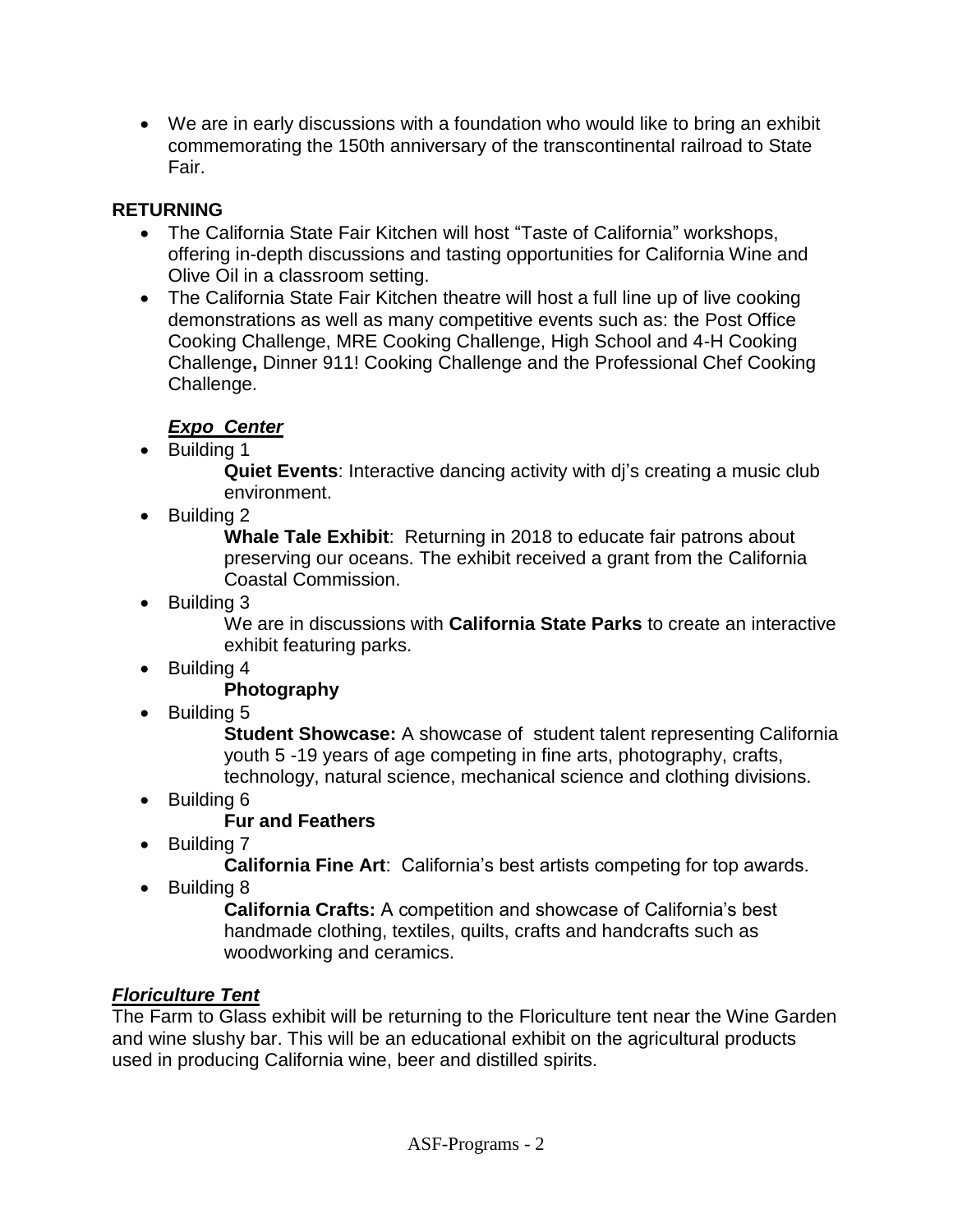# *Commercial Wine Competition*

Judging Date: March 27-29, 2018

Mr. Mark Chandler will be our Chief Judge, assisted by our volunteer coordinator, Dave McClanahan and the wine cellar coordinator, Ms. Marilyn Langhorst. Competition preparation and set up is well under way. We are in the process of firming up the Wine Judge's dinner which includes partnering with the Clarksburg area wineries again this year. New items this year will be the presentation of Lifetime Achievement and Vineyard of the Year awards at the Wine Judges dinner. Entries open on January 15, 2018.

<http://www.castatefair.org/california-commercial-wine/>

# *Commercial Cheese Competition*

Judging Date: May 16, 2018

Plans are well under way working with our assistant cheese coordinator, Ms. Marilyn Langhorst. Competition format will continue as it was in 2017. Event will be held in Expo Center building 5.

<http://www.castatefair.org/california-commercial-cheese/>

# *Extra Virgin Olive Oil Competition*

Judging Date: March 21, 2018

Orietta Gianjorio, will be returning as head judge for the event. Promotional efforts include social media outreach as well as future notification of previous entrants to encourage their participation once the online entry opportunity opens on January 15, 2018. The competition guide has been posted on our website.

<http://www.castatefair.org/california-commercial-extra-virgin-olive-oil/>

# *Homebrew Competition*

Judging Date: March 9-11, 2018

Staff, in conjunction with Sac Area Brewers Guild (SBG), has secured Expo center building 5 as an onsite location for this event. We are excited to host the event for the third year in a row. Cal Expo has partnered with SBG to assist with the registration and judging of the event.

<http://www.castatefair.org/homebrew/>

# *Home Wine Competition*

Judging Date: April 7, 2018

Awards Ceremony Date: Sunday, June 2, 2018

Continued growth for this competition and ceremony is the goal. Tom and Rebecca Ramme will be assisting staff with the competition and Rick Kushman shall act as chief judge. Award ceremony will be held at the Clubhouse with the same format as 2017.

<http://www.castatefair.org/california-home-wine/>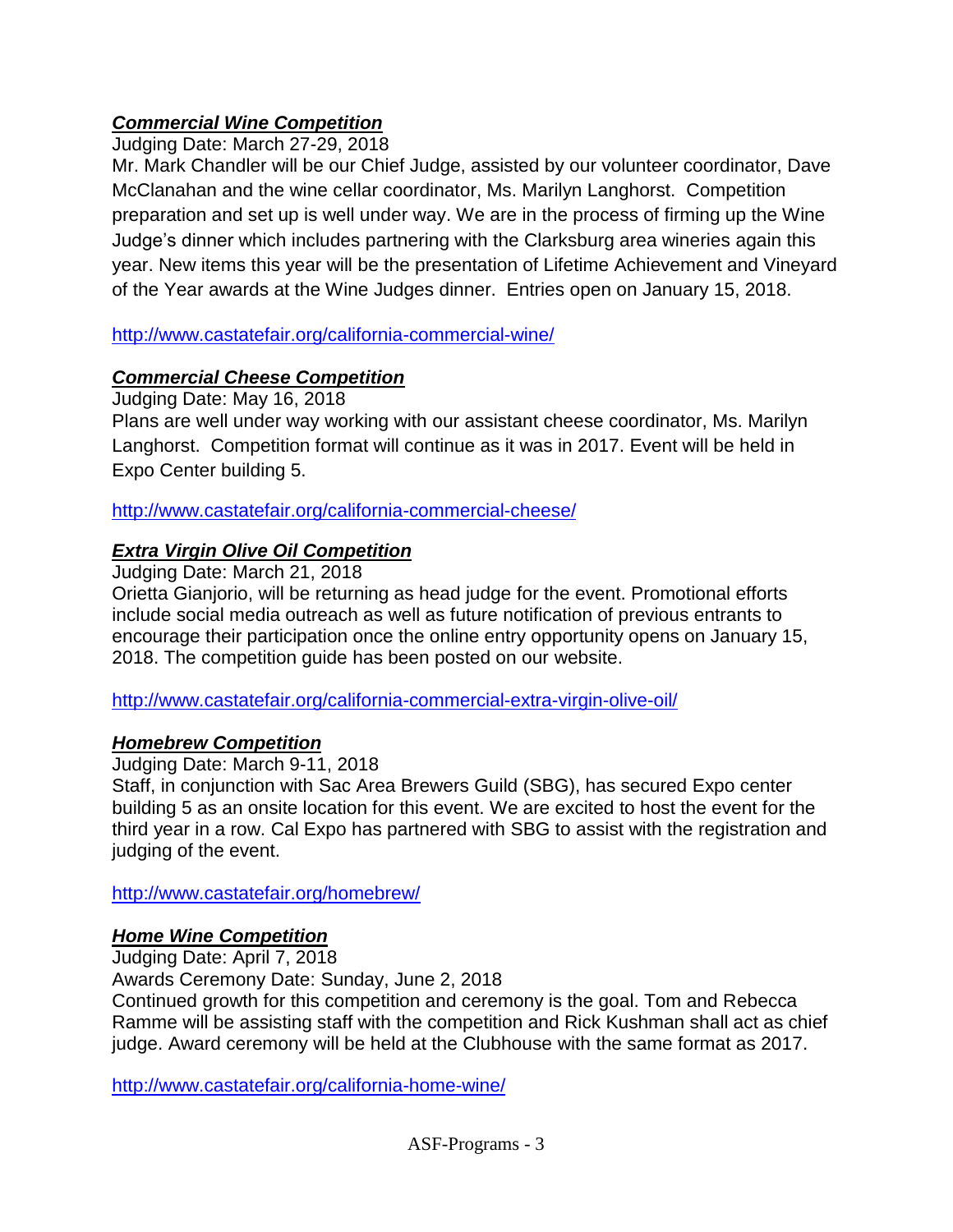# *Gala*

Thursday, June 21, 2018 Exciting changes are planned for this year's event. Sponsorship opportunities are currently being pursued and secured. Proposed Program: Best of CA Reception: 5:30 – 6:45 PM Dinner & Program: 7:00 – 8:30 PM Scholarship Recipients Live Auction Fund-A-Need Introduction of Awardees Dessert and Social (optional) 8:30 – 9:30 PM

# *Best of California*

Thursday, June 21, 2018

California State Fair Best of California celebration will take place at the Gala reception on June 21. This will allow more recognition for the various award winners from our Olive Oil, Commercial Wine Competition, Cheese and Commercial Craft brew to participate and market their products. Gala dinner attendees, media and interested public will have the opportunity to come taste the best from our various competitions. Recognition of the top winners will be at the Capitol awards ceremony held on the west steps of the Capitol building on the morning of June 21<sup>st</sup>.

# *Sale of Champions*

### Sunday, July 15, 2018

In 2018, we will continue to host the event in the Pavilion show barn, show ring known as L1. The location will have a food line outside the barn, two bars inside the barn near L1 and the animals will be housed outside of the ring. VIP buyers will have front row seating. The setup of the pens, auction block, alleyways, and registration area will be more conducive to the event and save on costs associated with set up and tear down.

# **Ag Heritage Breakfast and Awards Ceremony**

### Wednesday, July 18, 2018

We are happy to announce that the Ag Heritage committee has begun obtaining qualified applicants. All agribusiness related industries may apply for the club as long as they justify their agriculture connections. Goals for the event include obtaining more sponsors, contacting agricultural publications for promoting the club in their printed/web and electronic outreach. We plan to reach out to the list of current members and encourage them to participate in Fair related events other than just the Ag Heritage Breakfast.

# **Commercial Craft Brew Awards Ceremony and Brewfest**

### Saturday, July 21, 2018

Improvements for this event include better crowd control, entertainment for ticket holders while waiting in line, improved VIP area and streamlining the ID checks process. We plan to have more seating and shade for attendees.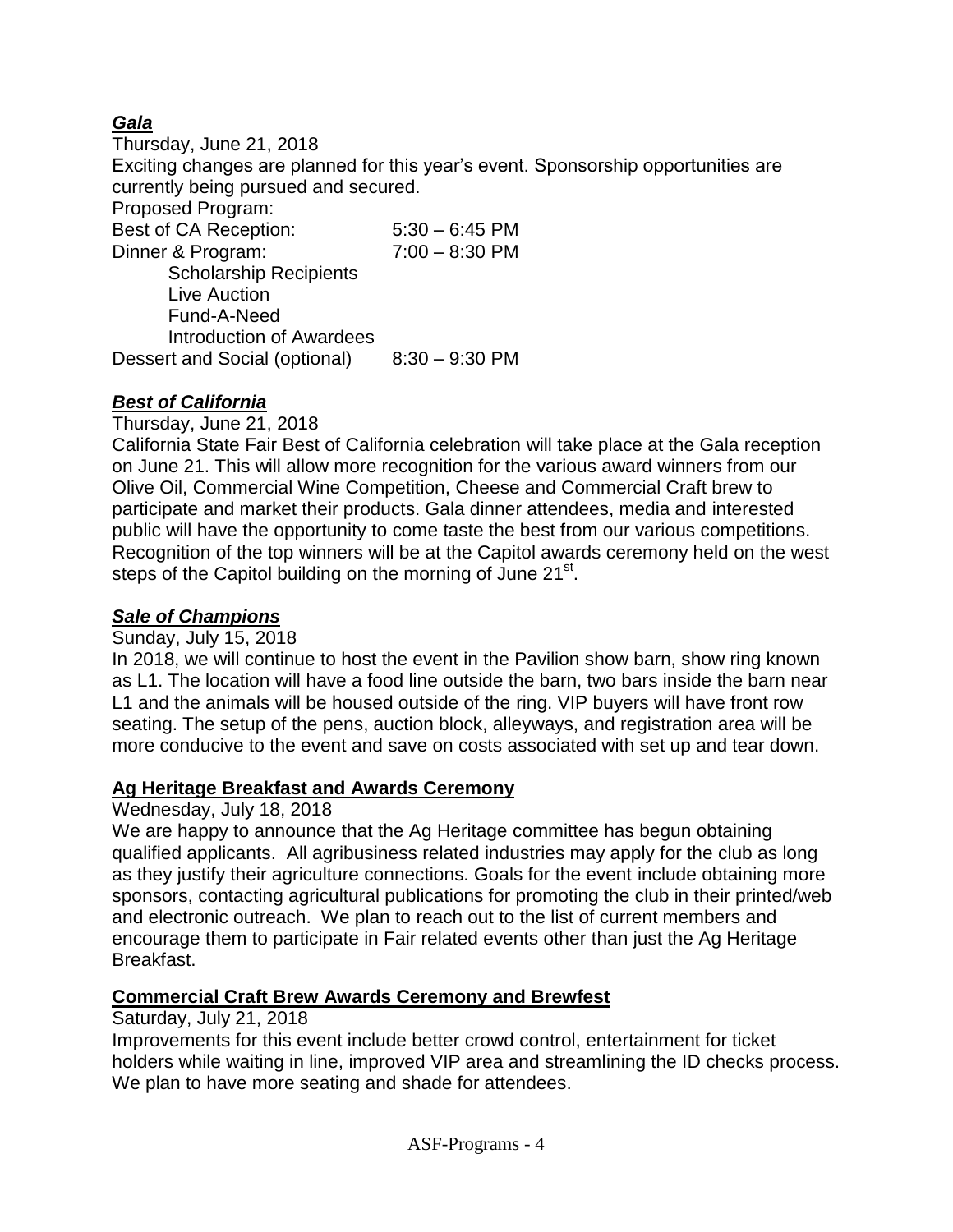### **Wine Garden**

Improvements for 2018 include re-staining/painting all wine barrels and clean up the adjacent area known as the waterfall, allowing for a better Visual for the fairgoers. Plans for adding more ADA seating has been started.

### **Equine Competition**

Staff is planning, preparing and coordinating the equine programming for the Horse Arena. Staff is looking into moving the dates of the Youth Horse Show to the weekend before opening day of the California State Fair. This will encourage more entries in a variety of ways, including more overnight stalling options, better access to stalls and horses and a lower number of other show conflicts. Staff continues to make improvements under the direction of the Agriculture Advisory Council to the Equine Champion Challenge and continues to grow this program.

### **Farm/School Tours**

Staff has started preparing and planning the field crop planting bed designations for Fair time and Spring/Fall school tours. Eisley's Nursery, (a passionate supporter of the Farm and State Fair) donated almost 600 winter crop plants to the State Fair for the Spring School Farm Tours. These crops are being planted in preparation for the spring tours. Staff works very hard to keep the Farm operational viable year round. Review, planning and scheduling of Spring/Fall School tours is underway. The Passport program will continue to showcase a recipe where you can see and learn about each of the various ingredients planted in the farm.

# **Livestock**

We are finishing up finalizing our livestock competitions as we secure Breed Proposals for competitions and events. Open and Junior Livestock and Fur & Feathers Guidebooks are being reviewed and updated.

# *2018 Livestock Judging Dates:*

July 12 – 16, 2018: Jr. Market & Breeding Beef, Sheep, Swine & Goats July 15, 2018: Sale of Champions July 17 – 20, 2018: Open Beef, Nigerian Dwarf Goats, Boer Goats & Pygmy Goats July 21 – 25, 2018: Jr. & Open Dairy Cattle & Dairy Goats July 26 – 29, 2018: Open Swine, Open Sheep, Longhorns & Llamas

# *Fur & Feathers: Judging Dates:*

July 11, 2018: Junior Small Animal Market Classes July 12 – 15, 2018: Junior Rabbits July 16 – 19, 2018: Junior Poultry July 20 – 22, 2018: Junior & Open Cavies July 21, 2018: Junior Dog Show July 23 – 26, 2018: Open Rabbits July 27 – 29, 2018: Open Poultry